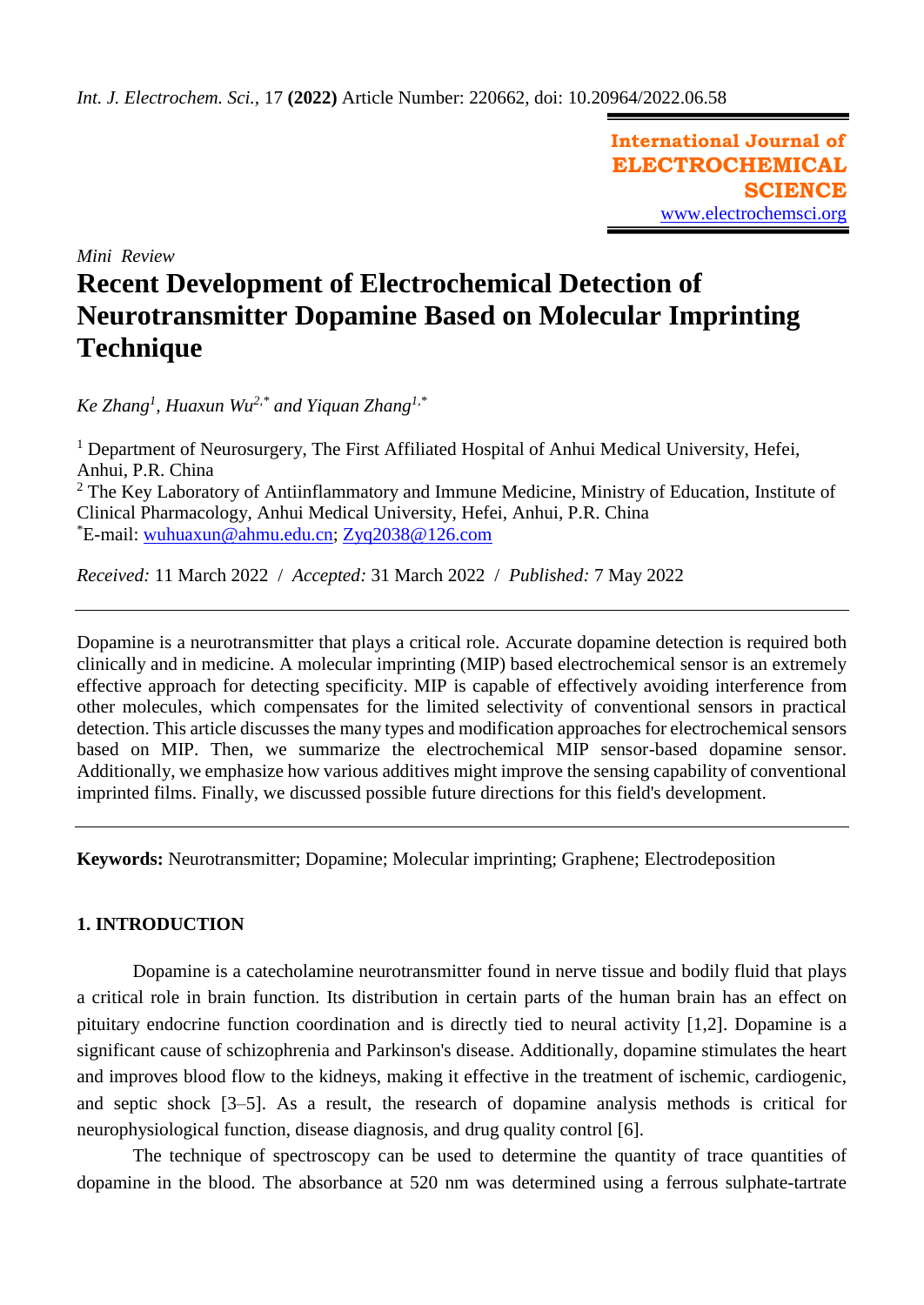solution as chromogen [7–10]. The absorbance and concentration of dopamine hydrochloride were found to have a strong linear relationship in the range of 2 to 10 g/L. To minimize hypotension in certain patients receiving clinical hemodialysis for renal insufficiency, dopamine is continuously supplied via micropump, and the concentration of dopamine in the blood is within this linear range at the normal dosage [11–14]. This establishes a theoretical foundation for dopamine dose control in clinical hemodialysis. Simultaneously, the chromogenic agent tetrachlorobenzoquinone was employed, and the quantity of dopamine could also be measured at 480 nm [15].

Chemiluminescence has increased in popularity as a result of its high sensitivity, simplicity, and quickness, and is frequently used in analytical work. Dopamine hydrochloride strongly inhibits the luminol-potassium ferriccyanide chemiluminescence reaction system in alkaline media [16,17]. Thus, dopamine hydrochloride can be detected by suppressing reverse flow chemiluminescence. This technique is quick, precise, and has a large linear range [18,19]. It can be used to determine the concentration of dopamine hydrochloride in injections of dopamine hydrochloride. In a sulfuric acid environment, potassium permanganate oxidizes dopaminergic acid to generate a chemiluminescence system [20,21]. The luminescence intensity was linearly related to the dopamine concentration in the range 1.25 to 25.0 mg/L, and the detection limit of the approach was 1.00 mg/L [22]. In an acidic environment, potassium permanganate can oxidize formaldehyde and generate chemiluminescence. When dopamine was added to the system, the system's luminescence signal was greatly increased [23– 25].

Due to the superior fluorescence analysis properties of CdTe quantum dots, they have been utilized as fluorescent reagents in the labeling and very sensitive analysis of metal ions and bioactive compounds. Dopamine hydrochloride can be used to greatly sensitize the fluorescence intensity [26,27]. CdTe quantum dots can be employed as fluorescent probes to assess the dopamine hydrochloride content of organic drug components using this method [28]. Dopamine hydrochloride has a substantial quenching impact on the fluorescence system catalyzed by haemoglobin in alkaline media, necessitating the development of a new approach for the measurement of dopamine hydrochloride using enzymecatalyzed fluorescence spectrometry [29]. This method has a detection limit of 8.2 nM. The approach is straightforward, sensitive, and selective, and has been successfully used to quantify dopamine hydrochloride in pharmaceutical preparations [30–32].

Additionally, high performance liquid chromatography (HPLC) is a universal approach for detecting dopamine. HPLC has received considerable interest in the investigation of catecholamines due to its high separation rate [33]. HPLC-fluorescence detection is a highly successful and commonly used technology [34]. Catecholamines have an inherent fluorescence that can be used to detect them during HPLC separation. The results indicate that this procedure is straightforward, precise, and specific [35,36].

Due to the presence of two easily oxidized phenolic hydroxyl groups in the dopamine molecule, it exhibits electrochemical activity and may thus be detected using an electrochemical approach [37,38]. On gold, platinum, or GCE electrodes, however, the dopamine overpotential was large, and the electrode responsiveness was sluggish [39]. Additionally, it or the reaction product rapidly adsorbs on the electrode surface, resulting in passivation of the electrode and diminished sensitivity. Additionally, the oxidation peak potentials of contemporaneous substances such as adrenaline, vitamin C, and uric acid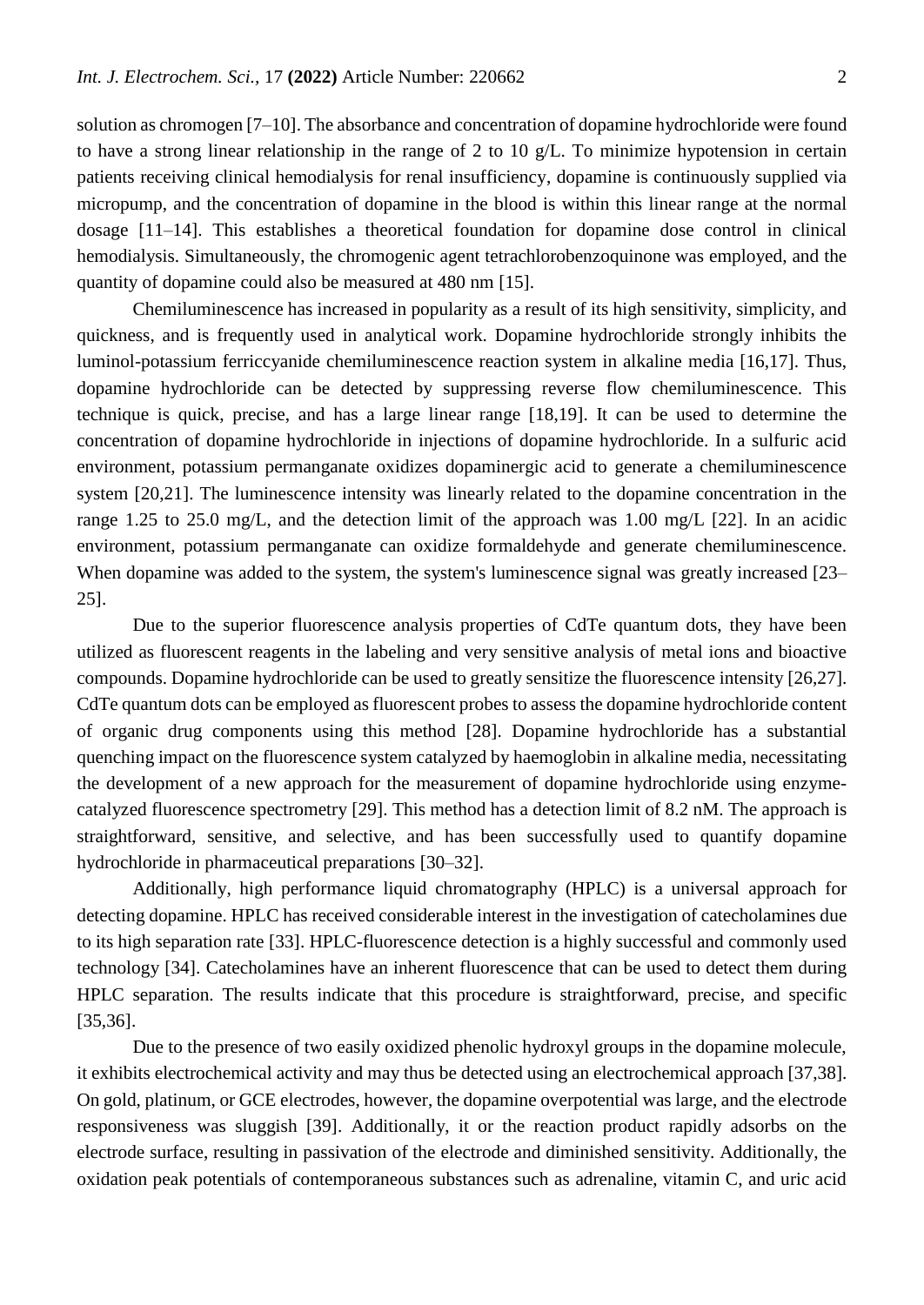are comparable to those of dopamine in particular biological samples, resulting in considerable interference with dopamine detection [40–42]. As a result, the topic of selective dopamine detection has emerged as a hot and hard area of research in dopamine detection. Recent research has demonstrated that chemically modified electrodes can detect the selective enrichment and penetration of analytes efficiently by lowering the overpotential and enhancing the mass transfer rate of dopamine [43–46]. As a result, the use of chemically modified electrodes to analyze the electrochemical activity of dopamine has sparked considerable interest.

### **2. MOLECULARLY IMPRINTED ELECTROCHEMICAL SENSOR**

Due to their high sensitivity, low cost, easy downsizing, and on-line detection capabilities, bioelectrochemical sensors are widely employed in chemistry, life science, materials research, and clinical medicine [47,48]. Biomolecules (such as enzymes and antibodies) have been used as particular recognition elements for sensors in environmental detection, biomedicine, and food analysis in recent decades, and their exceptional sensitivity and specificity have garnered widespread attention [49–51]. However, due to biomolecules' low physical and chemical stability, biosensors' practicability and commercialisation are severely hampered. The advantage of MIPs technology is that it has highly specific recognition sites and the ability to incorporate solid phase polymerization supports concurrently [52–55]. As a result, molecularly imprinted materials have a number of advantages over biosensitive materials, including high specificity, mass manufacture, resilience to biodegradation, and recurrent usage. As a result, MIPs as a sensitive material for sensors have emerged as a significant area of research in electrochemical sensing technology [56–58].

MIPs sensor is a new biosensor based on MIPs. Sensors are composed mostly of recognition components and transducers. MIPs are frequently employed as the recognition element or to change the recognition element in molecularly imprinted sensors [59]. When the target molecule precisely binds to MIPS, the ensuing physical and chemical changes are translated to electrical or other signals via the transducer components [60–62]. The analysis and detection of the target material can be accomplished by establishing a quantitative relationship between the output signal and the quantity change of the target material [63].

Electrochemical sensors are classified into capacitive, piezoelectric, current, and impedance sensors, among others, based on the type of electrical signal detected. Among them, the capacitance type first appeared, and the capacitance change of MIPs material prior to and following binding to the target material was directly evaluated qualitatively or quantitatively [64–66]. Piezoelectric sensors are primarily composed of quartz crystals with piezoelectric resonance characteristics, as demonstrated by the molecularly imprinted quartz crystal microbalance sensor and electrochemical crystal microbalance sensor [67]. Impedance sensors are based on capacitive sensors. This technique is suitable for studying the electrode's surface process and adsorption mechanism [68,69]. The current sensor is one of the most frequently utilized. Current sensors can be calibrated electrochemically using a variety of techniques, including square wave voltammetry (SWV), differential pulse stripping voltammetry (DPV), cyclic voltammetry (CV), and linear sweep voltammetry (LSV). There are two primary detection methods for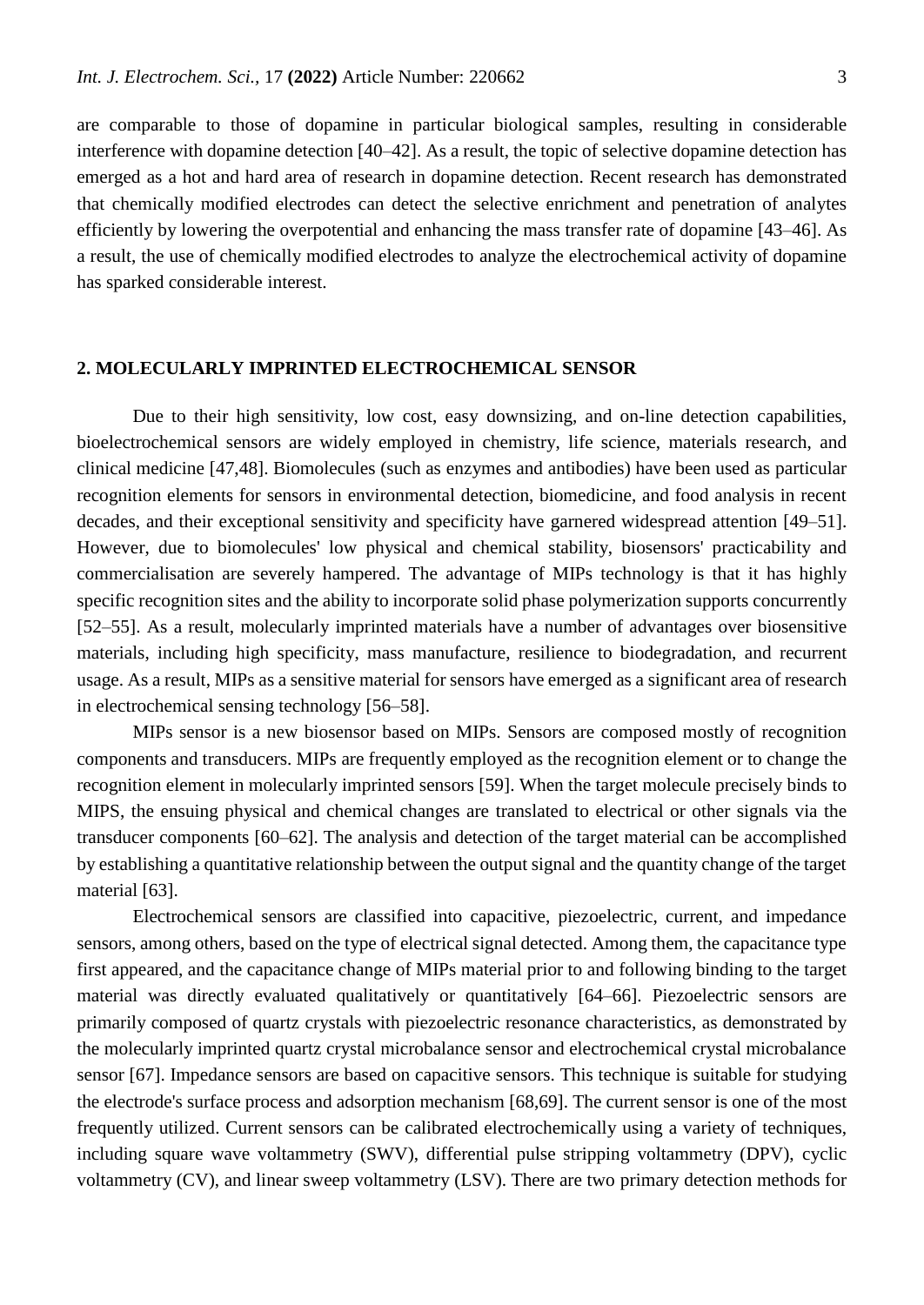molecularly imprinted current-type sensors: for electrically active chemicals that are suited for direct detection, sensors can detect them directly [70–72]. Electroactive compounds are frequently utilized as electrochemical probes for non-electroactive chemicals. The electrochemical probe's reaction was examined during the process of the target occupying and leaving the imprinted site [73,74]. Nanoimprinted particles based on molecular imprinting technology have also been developed in recent years, and these nano-imprinted particles are critical in the development of biological and electrochemical sensors [75,76].

The imprinted polymer attachment on the transducer is a critical step that impacts the electrochemical sensor's performance [77–80]. The permanence of imprinted material on the transducer surface, as well as its effect on the electrode surface or substrate conductivity, will affect the transducer's detection performance. The following procedures are used to manufacture molecularly imprinted electrochemical sensors:

(1) Drop coating method: the method is primarily concerned with selecting the proper dispersion system. MIPS is distributed in a dispersion fluid and then drips directly onto the electrode surface. After the solvent evaporates, M Stiffess S will be distributed and adhere to the electrode surface [81]. While the drop coating method is the easiest, the MIPS modification layer is sometimes too thick or uneven, impairing conductivity and reducing the effectiveness of recognition site generation.

(2) In-situ polymerization: similar to the in-situ polymerization approach used to prepare chromatographic filled columns, the imprinted material is directly polymerized on the surface of the detection or separation unit using an initiator and crosslinking agent [82,83]. In general, imprinted polymer films are formed directly on the electrode surface for molecularly imprinted electrochemical sensors. On the surface of the transducer element, a modified layer with a broad area and adjustable thickness can be efficiently created [84]. However, because the redox products of template molecules in the system are difficult to remove, if employed on the electrode surface, the electrode renewal process may be troublesome.

(3) Method of self-assembly: it is based on the covalent adsorption of functional groups. It is typical to use sulfhydryl groups and gold, platinum, or oxide surface chemical adsorption to ensure that the imprinted material forms a homogeneous, stable, and ordered modification layer on the electrode surface [85]. While the self-assembly strategy is not constrained by the transducer components' ability to produce a homogeneous surface modification layer, there is a concern about the modification's stability against the base in certain inert conditions.

(4) Electropolymerization: a solution including template molecules and functional monomer is created first, and then an electrochemical technique is utilized to directly initiate monomer polymerization [86]. This approach is unique in that the MIPs layer can develop directly on the electrode surface, with a thin, homogeneous, and adjustable thickness. In comparison to bulk polymerization, electropolymerization requires no initiator or crosslinking agent. It is more straightforward to manage the thickness of the polymer sheet, which may often reach the nanoscale scale. As a result, electropolymerization appears to be a promising approach for fabricating MIPs sensor-imprinted films [87].

Molecularly imprinted electrochemical sensors have demonstrated vast application prospects in environmental detection, food analysis, biological analysis, and clinical medicine following decades of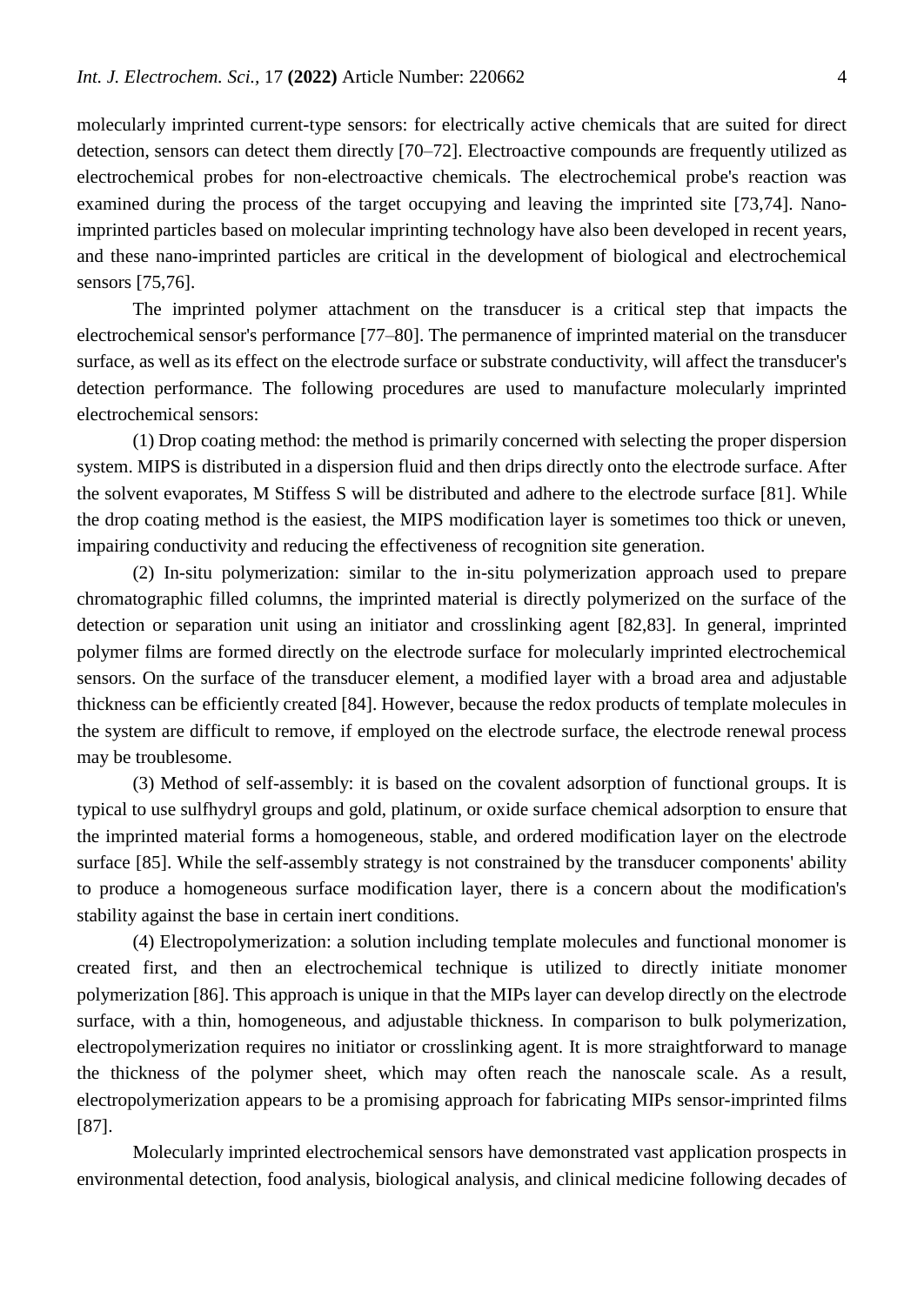development [88]. Molecularly imprinted electrochemical sensors are being utilized to detect environmental contaminants, pesticides, perform drug analysis, and determine bioactive molecules. Tang et al. [89] used divinylbenzene as a crosslinking agent, diallyl barbiturate as a functional monomer, and cestrin as a template molecule to develop imprinting sensors for triazine herbicides and their metabolites. Sun et al. [90] employed dopamine as a functional monomer and bovine hemoglobin as a template to create an imprinted film on the surface of magnetic  $Fe<sub>3</sub>O<sub>4</sub>$  nanoparticles that was effectively used to detect bovine hemoglobin electrochemically. Hu et al. [91] used the sol-gel process to create an imprinted electrode on polyaniline/multiwalled carbon nanotubes and a P-cyclodextrin substrate for Lphenylalanine detection. Zhong et al. [92] synthesized pyrrole - phenylboric acid and used it as a functional monomer to create electropolymerized imprinted sensors for dopamine detection. Through borate ester linkages, functional monomers interact with dopamine. By immersion and cyclic voltammetry, the produced polymer can rapidly remove template molecules from H2SO<sup>4</sup> solution, demonstrating strong selectivity and anti-interference capabilities.

# **3. MOLECULAR IMPRINTED SENSOR FOR ELECTROCHEMICAL DETECTION OF DOPAMINE**

Pyrrole is the most often utilized molecularly imprinted sensor material. A MIP-based electrochemical sensor for the identification and detection of dopamine was successfully developed by electropolymerizing pyrrole–phenylboronic acid as a novel monomer [93]. When paired with the imprinting effect of MIP, pyrrole–phenylboronic acid may form a cyclic boronic ester bond with dopamine, imparting on the sensor a twofold recognition capability for dopamine. In comparison to sensors constructed with pyrrole or phenylboronic acid as the electropolymerized monomer, the present sensor exhibited an amazingly high imprinting factor for dopamine. Additionally, o-phenylenediamine [94], p-aminothiophenol [95] are often utilized molecularly imprinted materials.

MIP synthesized electrochemically on a pencil graphite electrode was used to demonstrate sensor capabilities in the organic synthesis of a new functional thia-bilane structure [96]. Tripyrane 1 was converted to thia-bilane monomer by a reaction with nitrovinylthiophene 2 and molecular Iodine. The thia-bilane monomer was electropolymerized to add dopamine to the polymeric framework. To test the MIP electrode, urea, tryptophan, ascorbic acid, and glucose were introduced. Apart from its outstanding sensitivity and selectivity, stability, repeatability, and durability, this monomer was designed specifically for electrochemical molecular imprinting technology.

Carbon material can be used to improve the detection effect of MIPs. MIP films were created by electropolymerizing pyrrole in the presence of dopamine after electrodeposition of carboxylfunctionalized multi-walled carbon nanotubes onto a GCE surface. [97]. The pH, monomer concentration, number of electropolymerization cycles, and scan rate for sensor preparation were optimized. When compared to other structurally comparable compounds, the MIP-based sensor demonstrated superior detection capability for dopamine. The carbon aerogel was made using the sol– gel method with ambient pressure drying [98]. For the detection of dopamine, a new electrochemical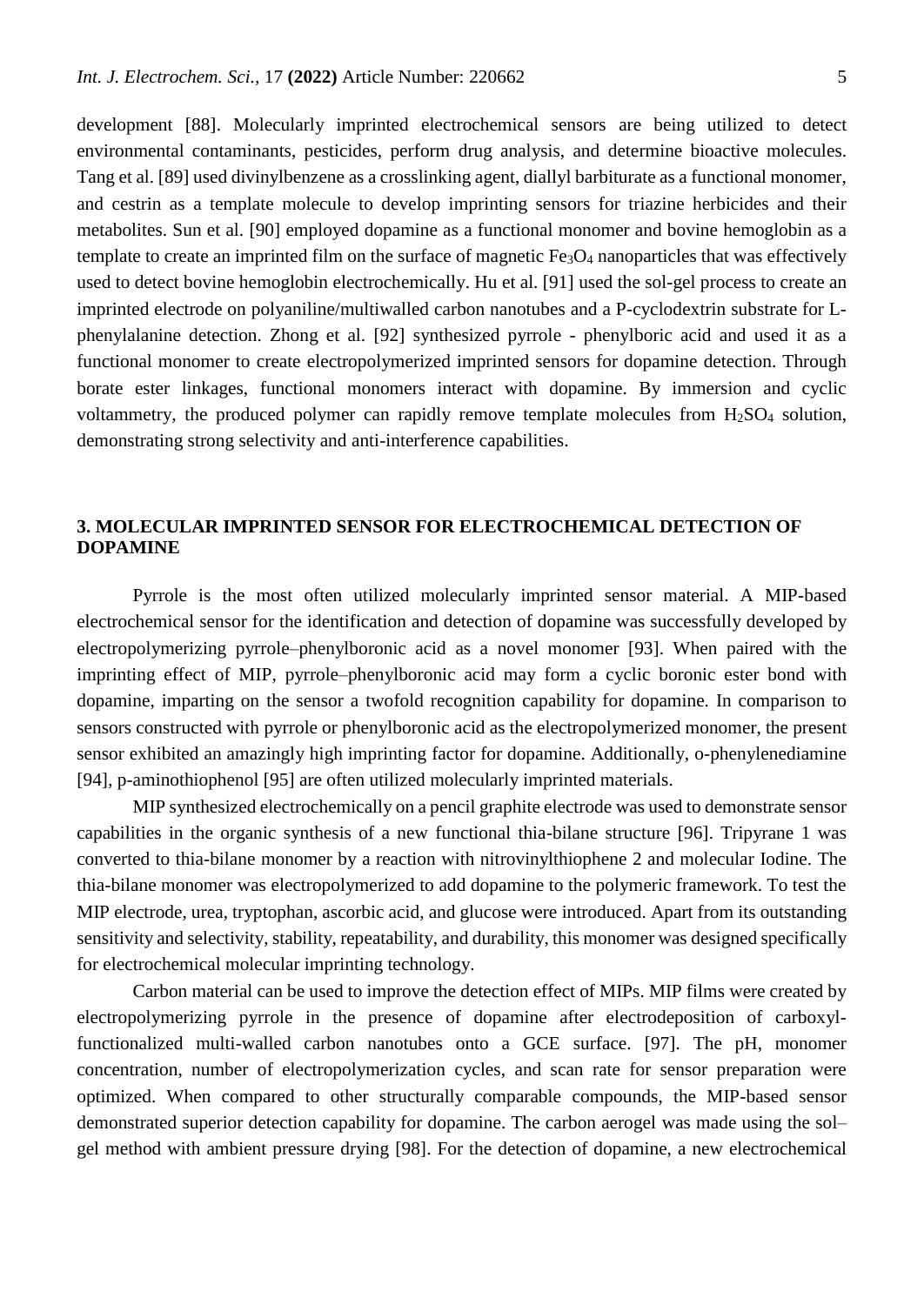sensing platform with electrocatalytic activity and molecular identification capabilities was developed using molecularly imprinted polypyrrole on a carbon aerogel surface.

Along with carbon nanotubes, graphene is a popular substance. Mao et al. [99] discussed the development of a novel graphene sheet/Congo red-MIPs composite (GSCR-MIPs) for use as a molecular recognition element in the fabrication of a dopamine electrochemical sensor. Due to the template molecules' high affinity, they were absorbed at the GSCR surface and subsequently employed to copolymerize methacrylic acid and ethylene glycol dimethacrylate preferentially. Potential scanning was demonstrated to extract dopamine molecules from the imprinted polymers screen, enabling the removal of dopamine to occur quickly and completely. In compared to traditional MIPs, the GSCR-MIPs exhibited not only faster desorption and adsorption kinetics, but also increased dopamine selectivity and binding capacity. As a demonstration, a highly sensitive and selective electrochemical sensor for the detection of dopamine was successfully constructed using the synthesized GSCR-MIPs nanocomposites. Liu et al. [100] reported the development of a MIPs electrochemical sensor based on a graphene–chitosan composite. The MIPs-GR sensor was constructed by electrodepositing a dopamine–graphene–chitosan composite film on the GCE and then removing the dopamine by electrochemical induced elution. Due to the excellent electrical characteristics, unique two-dimensional structure, and large surface area of graphene, the built sensor demonstrated a very sensitive reaction to dopamine oxidation with an increased current signal and rapid response time. Another study suggested the creation of a composite of SiO2-coated graphene oxide and MIPs via a novel graphene oxide-based imprinting technique [101]. SiO2-coated graphene oxide sheets were synthesized through the sol–gel technique in a water–alcohol mixture. Prior to polymerization, the vinyl groups on the graphene oxide/silica surface were chemically changed with -methacryloxypropyl trimethoxysilane, enabling selective polymerization on the graphene oxide/silica surface. Then, by copolymerizing graphene oxide/ $SiO<sub>2</sub>$ –MIPs with functionalized graphene oxide/SiO2, dopamine, methacrylic acid, and ethylene glycol dimethacrylate, a novel graphene  $oxide/SiO<sub>2</sub>–MIPS composite was successfully created. The DPV current responsiveness of the graphene$  $oxide/SiO<sub>2</sub>–MIPS sensor was approximately 3.2 times that of the non-imprinted polymers.$ 

Additionally, Nobel metal nanoparticles are frequently employed to increase MIP. For instance, gold nanoparticles doped MIPs were employed to produce a very sensitive biomimetic MIP sensor for dopamine sensing [102]. AuNPs, unique functional monomers with aniline groups on the surface, were produced in the presence of dopamine and p-aminophenylthiol and utilized to electropolymerize MIPs films on the electrodes. The sensors created on the basis of AuNPs-doped MIPs conductive sheets are capable of successfully removing interference from ascorbic and uric acids. In another study, the molecular recognition element of an electrochemical sensor for the detection of dopamine was constructed using a novel core-shell combination of AuNPs and SiO<sup>2</sup> MIPs [103]. The introduction and mixing of AuNPs with biocompatible porous sol-gel materials is the technique's primary benefit over previous blot recognition technologies. Due to the template molecules' high affinity, they are initially adsorbed on the surface of AuNPs and subsequently joined to the polymer membrane via hydrogen bonds and interactions between the template molecules and the silane monomer. CV was employed to remove dopamine molecules from the imprinted membrane, enabling for a rapid and effective extraction of dopamine. In comparison to earlier interferents, the  $AuNPs@SiO_2-MIPS$  sensor exhibited not only high selectivity for dopamine but also a large linear range over dopamine concentration. Additionally,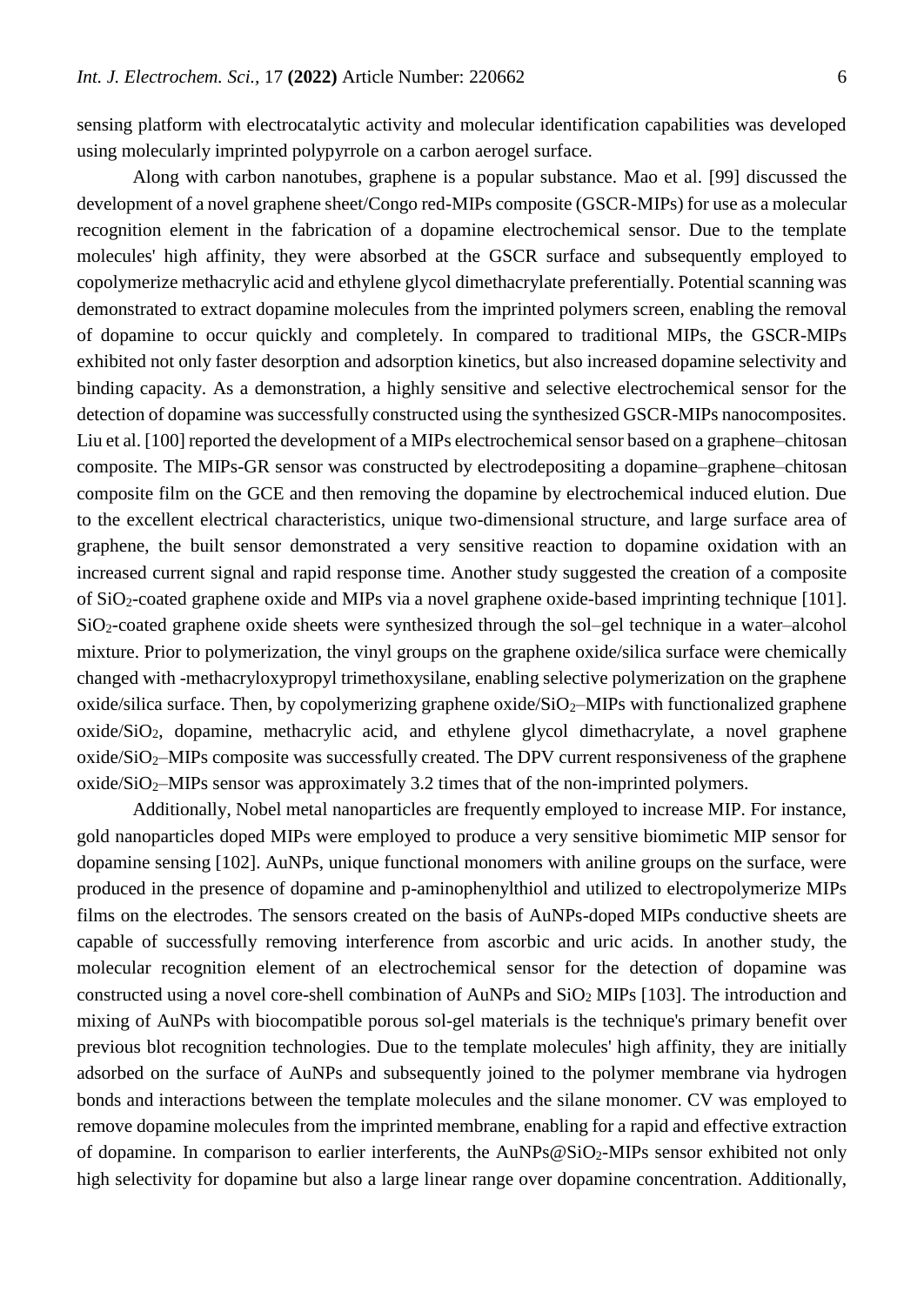the novel electrochemical sensor was successfully employed to detect dopamine in dopamine hydrochloride injections and human urine samples, revealing that it was a versatile sensing instrument capable of detecting dopamine selectively in real-world samples.

| Sensor                                                      | Linear range                                     | <b>LOD</b>      | Reference |
|-------------------------------------------------------------|--------------------------------------------------|-----------------|-----------|
| Thia-bilane                                                 | $0.05 \mu M$ to 250 $\mu M$                      | $20 \text{ nM}$ | $[96]$    |
| Carbon nanotube/polypyrrole                                 | $0.625 \mu M$ to 100 $\mu M$                     | $60$ nM         | $[97]$    |
| Graphene/Congo red                                          | 0.1 $\mu$ M to 830 $\mu$ M                       | $100$ nM        | $[99]$    |
| MWCNT/copoly(MAA-co-TRIM                                    | $0.5 \mu M$ to 200 $\mu M$                       | $0.5 \mu M$     | [104]     |
| Aniline moiety                                              | $0.228 \mu M$ to 140 $\mu M$                     | $0.228 \mu M$   | [105]     |
| <b>APTES</b>                                                | $2 \mu M$ to 800 $\mu M$                         | $2 \mu M$       | [106]     |
| o-aminophenol                                               | $0.02 \mu M$ to $0.2 \mu M$                      | 1.98 nM         | [107]     |
| Graphene-chitosan                                           | 1 nM to 80 nM                                    | $0.01$ nM       | [100]     |
| Pyrrole-phenylboronic acid                                  | 50 nM to 0.1 µM                                  | 33 nM           | $[93]$    |
| o-phenylenediamine                                          | $0.5$ mg/L to $7.0$ mg/L                         | $0.11$ mg/L     | $[94]$    |
| Graphene oxide/SiO <sub>2</sub>                             | 50 nM to $160 \mu M$                             | $30 \text{ nM}$ | $[101]$   |
| Carbon nanotubes/graphene                                   | 5 nM to 20.0 μM                                  | $1.67$ nM       | [108]     |
| aerogels/polypyrrole                                        |                                                  |                 |           |
| Metallic microrod                                           | $0.2$ pM to 80 nM                                | $0.763$ pM      | [109]     |
| CS film/ZnO NPs@C/3D-KSC                                    | $0.12$ nM to 152 µM                              | $0.039$ nM      | $[110]$   |
| ZnO nanotubes                                               | $0.02 \mu M$ to 5 $\mu M$ and<br>10 μM to 800 μM |                 | [111]     |
| Poly(acrylamidophenylboronic acid)                          | $50$ nM to $2 \mu M$                             | $20 \text{ nM}$ | [112]     |
| Poly(5-amino 8-hydroxy<br>quinoline)/reduced graphene oxide |                                                  | 32.7 nM         | [113]     |
| Gold/polypyrrole                                            | 40 nM to 10 $\mu$ M                              |                 | [114]     |
| Aptamer-MIP                                                 | 50 nM to 10 $\mu$ M                              | 47 nM           | [115]     |
| Graphene@carbon nanotube foam                               | 2 fM to 1 pM                                     | $0.667$ fM      | [116]     |
| Polypyrrole/carbon nanotubes                                | 50 pM to 5 $\mu$ M                               | $10$ pM         | [117]     |
| <b>ETD</b>                                                  | $0.02 \mu M$ to $0.107 \mu M$                    | 4.4 nM          | $[118]$   |

**Table 1.** Comparison of detection limit and detection linear range of MIPs based dopamine electrochemical sensor.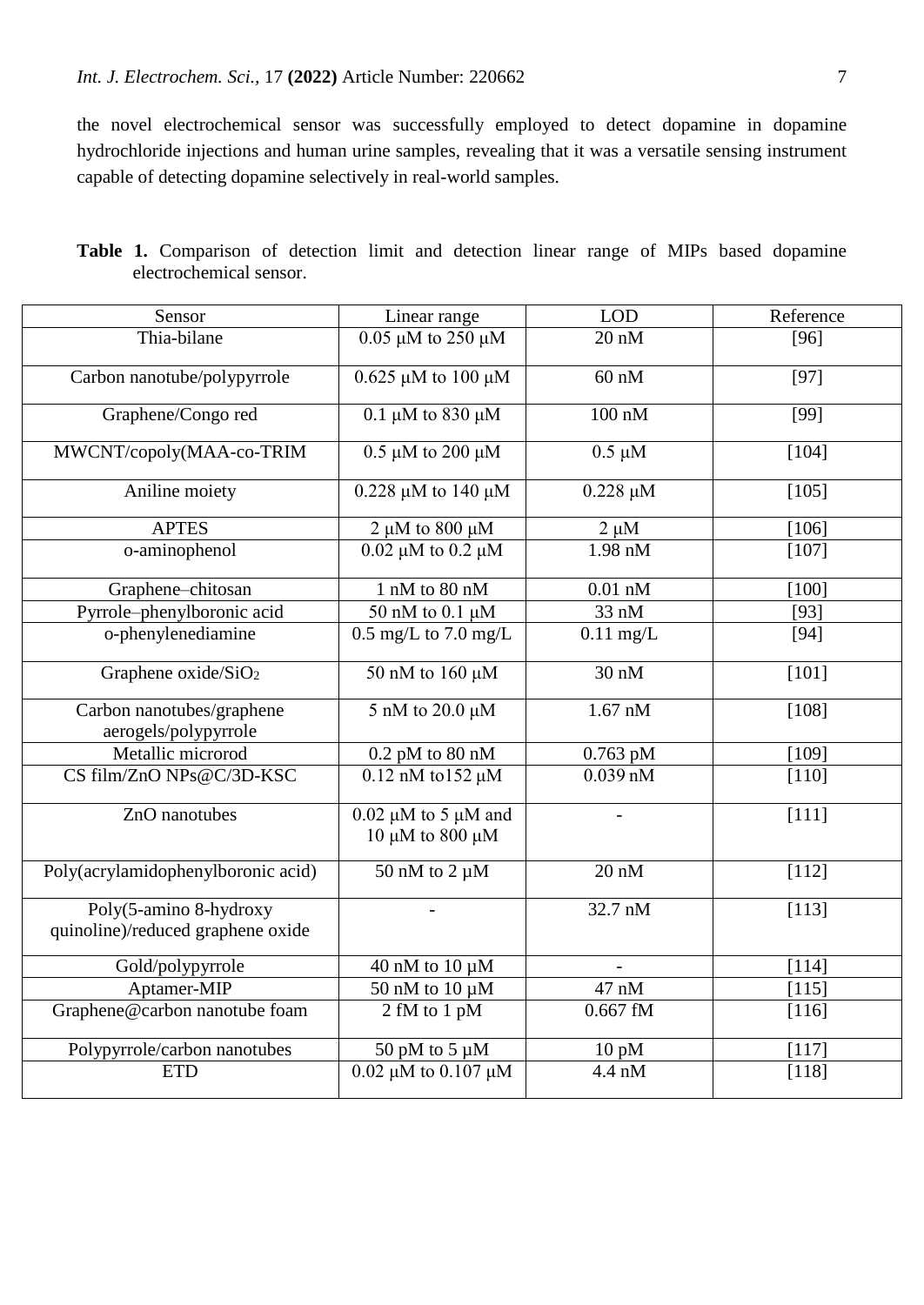## **4. CONCLUSION AND PERSPECTIVES**

The detection limit and detection linear range of a dopamine electrochemical sensor based on MIPs are compared in Table 1. Due to the numerous benefits of MIP hybridization, there is an increasing trend toward using MIP composites rather than MIP alone. Additionally, creating a composite material with acceptable qualities necessitates extreme caution. The use of diverse nanostructures into sensor design is critical since it can result in high sensitivity when combined with MIPs. However, synthesizing suitable nanomaterials with the desired morphology and size is extremely difficult, as various studies have demonstrated that a threshold size for nanomaterials, particularly nanoparticles, must be created in order to attain exceptional performance. Due to the MIPs' high selectivity, interference with the dopamine sensor is also decreased. Numerous manufactured sensors demonstrated intuitive operation, good reusability, and low cost. The issue of decreased sensitivity due to the MIP layer's non-conductivity was also addressed in the majority of research, and by utilizing various types of conductive signaling substrates, ultrasensitive electroanalytical detection in the nanomolar range was achieved. Additionally to these studies, the performance of certain techniques for dopamine detection, such as the low detection limits of sensor responses in the pico-molecular range, demonstrates the method's promise. Only a few MIP-based sensors have been validated in clinical samples, and in the majority of cases, these sensors have not been validated using established procedures. However, with the exception of a few research, the analytical applicability of these sensors for dopamine detection in real-time trials has not been examined, which may shed information on the accuracy of the dopamine sensors or methodologies established. To optimize their benefits and develop marketable dopamine sensors, researchers must conduct real-time studies of their sensors' effectiveness. Despite great interest and extensive study into the development of dopamine sensors/methods, very few commercial products are available in this field. Their commercialization is complicated by a lack of cost-effective bioreceptors, the utilization of ecologically friendly functional monomers, and storage stability. This issue becomes considerably more critical when developing medical diagnostic gadgets. Numerous steps remain to be taken to complete the development and commercialization of MIP-based dopamine sensor systems, as their application in clinical settings is still in its infancy. As a result, a new generation of diagnostic devices based on sensor technology is urgently needed that can integrate sampling, processing, and analysis to handle the most prevalent diagnostic difficulties.

#### ACKNOWLEDGMENTS

This work was supported by The Open Fund of Key Laboratory of Antiinflammatory and Immune Medicine, Ministry of Education, P.R. China (Anhui Medical University; No: KFJJ-2021-12).

#### **References**

- 1. R. Ramachandran, X. Leng, C. Zhao, Z.-X. Xu, F. Wang, *Appl. Mater. Today*, 18 (2020) 100477.
- 2. F. Sun, J. Zeng, M. Jing, J. Zhou, J. Feng, S.F. Owen, Y. Luo, F. Li, H. Wang, T. Yamaguchi, Z. Yong, Y. Gao, W. Peng, L. Wang, S. Zhang, J. Du, D. Lin, M. Xu, A.C. Kreitzer, G. Cui, Y. Li, *Cell*, 174 (2018) 481-496.e19.
- 3. J. Cheng, X. Wang, T. Nie, L. Yin, S. Wang, Y. Zhao, H. Wu, H. Mei, *Anal. Bioanal. Chem.*, 412 (2020) 2433.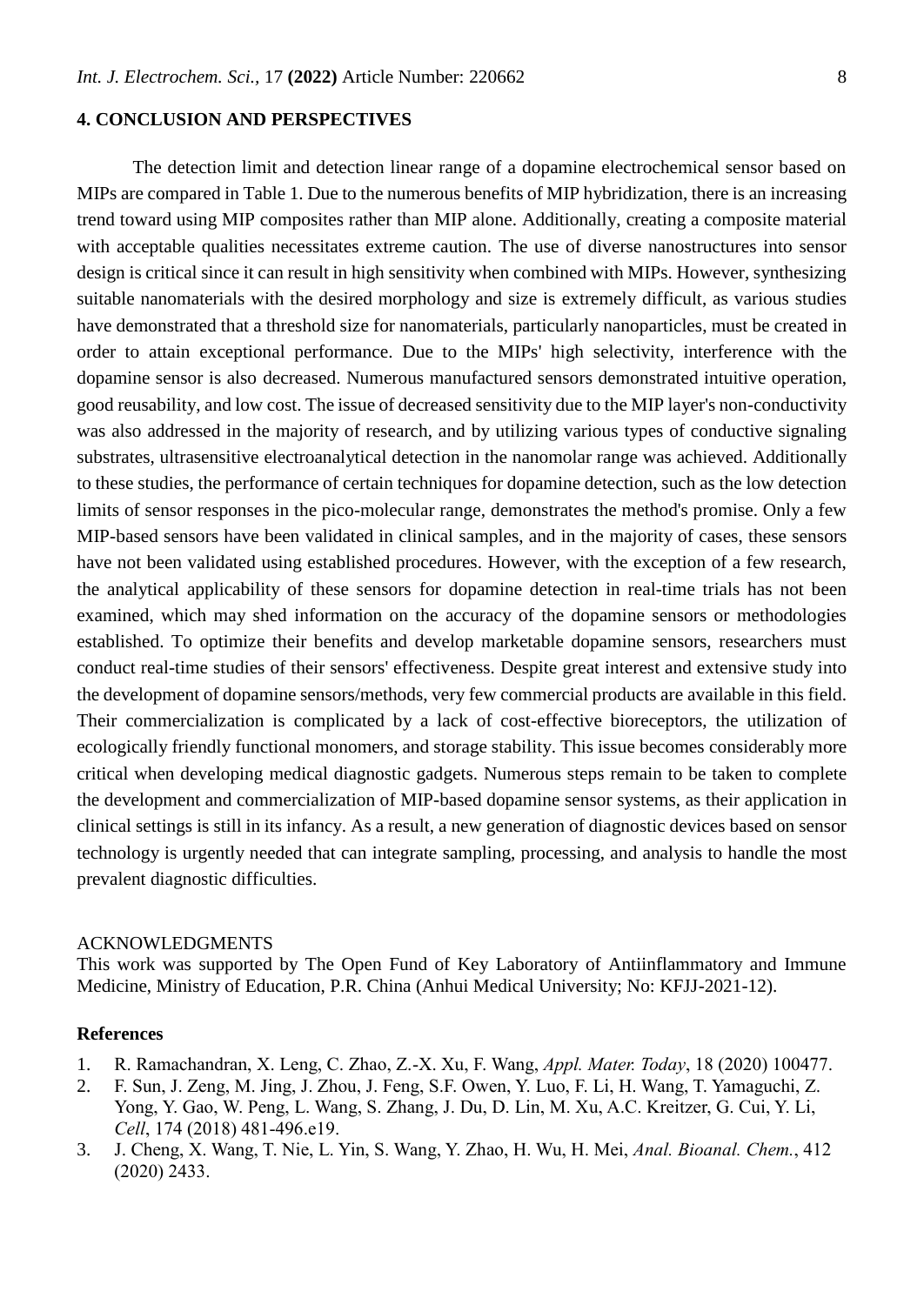- 4. Y. Wang, K. Kang, S. Wang, W. Kang, C. Cheng, L.M. Niu, Z. Guo, *Sens. Actuators B Chem.*, 305 (2020) 127348.
- 5. H. Li, K. Zhou, J. Cao, Q. Wei, C.-T. Lin, S.E. Pei, L. Ma, N. Hu, Y. Guo, Z. Deng, Z. Yu, S. Zeng, W. Yang, L. Meng, *Carbon*, 171 (2021) 16.
- 6. X. Wei, Z. Zhang, Z. Wang, *Microchem. J.*, 145 (2019) 55.
- 7. X. Liu, J. Liu, *VIEW*, 2 (2021) 20200102.
- 8. P. Puthongkham, C. Yang, B.J. Venton, *Electroanalysis*, 30 (2018) 1073.
- 9. Y. Zheng, D. Wang, X. Li, Z. Wang, Q. Zhou, L. Fu, Y. Yin, D. Creech, *Biosensors*, 11 (2021) 403.
- 10. D. Wang, D. Li, L. Fu, Y. Zheng, Y. Gu, F. Chen, S. Zhao, *Sensors*, 21 (2021) 8216.
- 11. C. Yang, K. Hu, D. Wang, Y. Zubi, S.T. Lee, P. Puthongkham, M.V. Mirkin, B.J. Venton, *Anal. Chem.*, 91 (2019) 4618.
- 12. M. Sajid, N. Baig, K. Alhooshani, *TrAC Trends Anal. Chem.*, 118 (2019) 368.
- 13. H. Karimi-Maleh, Y. Orooji, F. Karimi, M. Alizadeh, M. Baghayeri, J. Rouhi, S. Tajik, H. Beitollahi, S. Agarwal, V.K. Gupta, *Biosens. Bioelectron.* (2021) 113252.
- 14. H. Karimi-Maleh, A. Khataee, F. Karimi, M. Baghayeri, L. Fu, J. Rouhi, C. Karaman, O. Karaman, R. Boukherroub, *Chemosphere* (2021) 132928.
- 15. Y. Lan, F. Yuan, T.H. Fereja, C. Wang, B. Lou, J. Li, G. Xu, *Anal. Chem.*, 91 (2018) 2135.
- 16. H.J. Kwon, E.C. Rivera, M.R.C. Neto, D. Marsh, J.J. Swerdlow, R.L. Summerscales, P.P. Tadi Uppala, *Results Chem.*, 2 (2020) 100029.
- 17. B.J. Venton, Q. Cao, *Analyst*, 145 (2020) 1158.
- 18. L. Wang, J. Jana, J.S. Chung, S.H. Hur, *Dyes Pigments*, 186 (2021) 109028.
- 19. D. Bharathi, B. Siddlingeshwar, R.H. Krishna, V. Singh, N. Kottam, D.D. Divakar, A.A. Alkheraif, *J. Fluoresc.*, 28 (2018) 573.
- 20. Q. Yuan, Y. Liu, C. Ye, H. Sun, D. Dai, Q. Wei, G. Lai, T. Wu, A. Yu, L. Fu, K.W.A. Chee, C.-T. Lin, *Biosens. Bioelectron.*, 111 (2018) 117.
- 21. J. Zhu, X. Peng, W. Nie, Y. Wang, J. Gao, W. Wen, J.N. Selvaraj, X. Zhang, S. Wang, *Biosens. Bioelectron.*, 141 (2019) 111450.
- 22. A. Thamilselvan, P. Manivel, V. Rajagopal, N. Nesakumar, V. Suryanarayanan, *Colloids Surf. B Biointerfaces*, 180 (2019) 1.
- 23. H. Karimi-Maleh, F. Karimi, L. Fu, A.L. Sanati, M. Alizadeh, C. Karaman, Y. Orooji, *J. Hazard. Mater.*, 423 (2022) 127058.
- 24. Y. Shu, Z. Li, Y. Yang, J. Tan, Z. Liu, Y. Shi, C. Ye, Q. Gao, *ACS Appl. Nano Mater.*, 4 (2021) 7954.
- 25. S. Dalirirad, A.J. Steckl, *Anal. Biochem.*, 596 (2020) 113637.
- 26. X. Mei, Q. Wei, H. Long, Z. Yu, Z. Deng, L. Meng, J. Wang, J. Luo, C.-T. Lin, L. Ma, K. Zheng, N. Hu, *Electrochimica Acta*, 271 (2018) 84.
- 27. M.A. Kafi, A. Paul, A. Vilouras, R. Dahiya, *Biosens. Bioelectron.*, 147 (2020) 111781.
- 28. M. Senel, E. Dervisevic, S. Alhassen, M. Dervisevic, A. Alachkar, V.J. Cadarso, N.H. Voelcker, *Anal. Chem.*, 92 (2020) 12347.
- 29. H. Karimi-Maleh, M. Alizadeh, Y. Orooji, F. Karimi, M. Baghayeri, J. Rouhi, S. Tajik, H. Beitollahi, S. Agarwal, V.K. Gupta, S. Rajendran, S. Rostamnia, L. Fu, F. Saberi-Movahed, S. Malekmohammadi, *Ind. Eng. Chem. Res.*, 60 (2021) 816.
- 30. H. Karimi-Maleh, A. Ayati, S. Ghanbari, Y. Orooji, B. Tanhaei, F. Karimi, M. Alizadeh, J. Rouhi, L. Fu, M. Sillanpää, *J. Mol. Liq.*, 329 (2021) 115062.
- 31. J. Wang, J. Dai, Y. Xu, X. Dai, Y. Zhang, W. Shi, B. Sellergren, G. Pan, *Small*, 15 (2019) 1803913.
- 32. J. Yang, Y. Hu, Y. Li, *Biosens. Bioelectron.*, 135 (2019) 224.
- 33. P.K. Pandey, Preeti, K. Rawat, T. Prasad, H.B. Bohidar, *J. Mater. Chem. B*, 8 (2020) 1277.
- 34. H. Karimi-Maleh, A. Ayati, R. Davoodi, B. Tanhaei, F. Karimi, S. Malekmohammadi, Y. Orooji,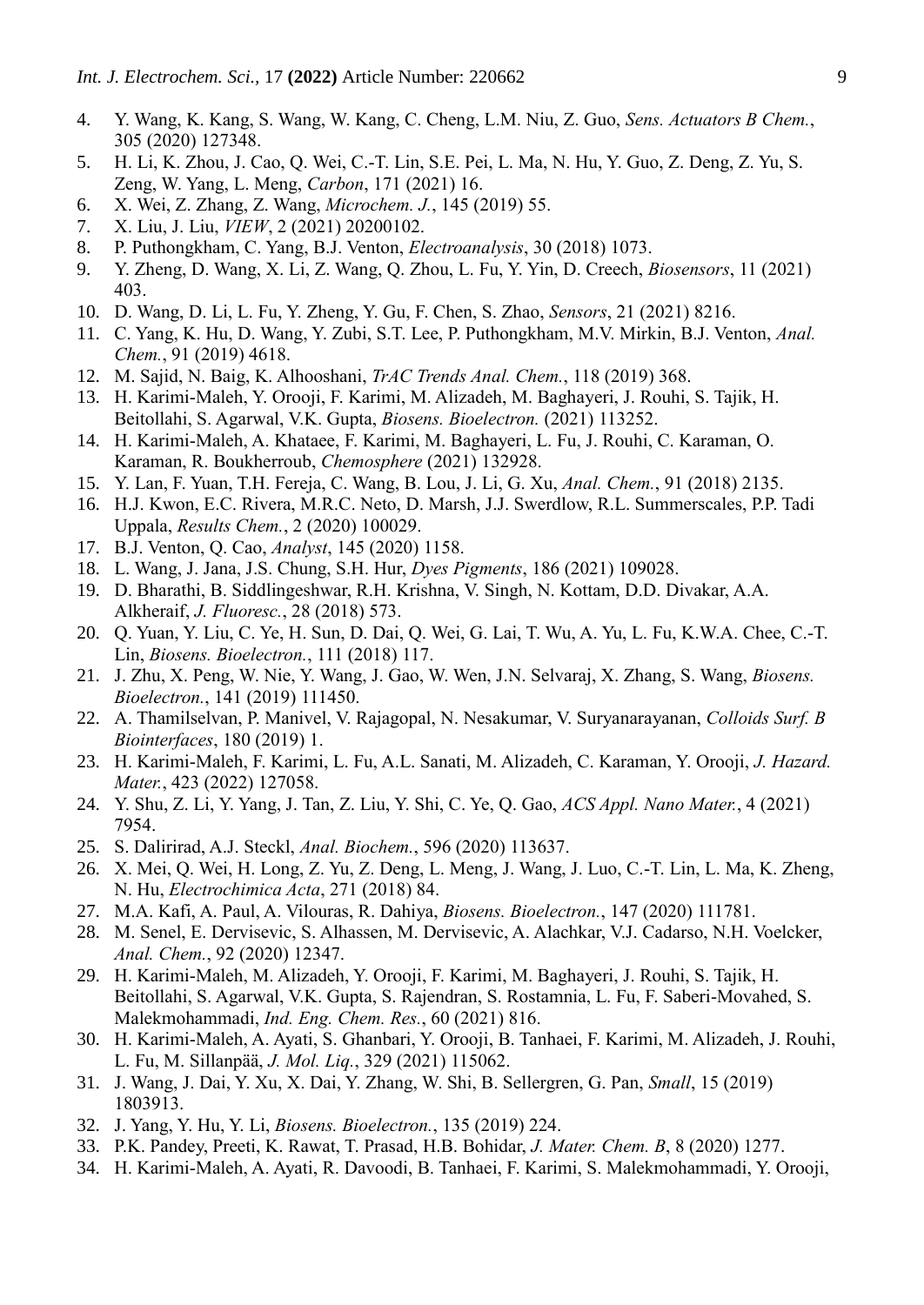L. Fu, M. Sillanpää, *J. Clean. Prod.*, 291 (2021) 125880.

- 35. Q. He, J. Liu, X. Liu, G. Li, P. Deng, J. Liang, *Sensors*, 18 (2018) 199.
- 36. M.N. Ivanova, E.D. Grayfer, E.E. Plotnikova, L.S. Kibis, G. Darabdhara, P.K. Boruah, M.R. Das, V.E. Fedorov, *ACS Appl. Mater. Interfaces*, 11 (2019) 22102.
- 37. S. Demuru, L. Nela, N. Marchack, S.J. Holmes, D.B. Farmer, G.S. Tulevski, Q. Lin, H. Deligianni, *ACS Sens.*, 3 (2018) 799.
- 38. A. Manbohi, S.H. Ahmadi, *Sens. Bio-Sens. Res.*, 23 (2019) 100270.
- 39. Md. Mahbubur Rahman, J.-J. Lee, *Electrochem. Commun.*, 125 (2021) 107005.
- 40. F.B. Kamal Eddin, Y.W. Fen, *Molecules*, 25 (2020) 2769.
- 41. T. Kajisa, W. Li, T. Michinobu, T. Sakata, *Biosens. Bioelectron.*, 117 (2018) 810.
- 42. J. Jana, J.S. Chung, S.H. Hur, *ACS Omega*, 4 (2019) 17031.
- 43. J. Zhou, Y. Zheng, J. Zhang, H. Karimi-Maleh, Y. Xu, Q. Zhou, L. Fu, W. Wu, *Anal. Lett.*, 53 (2020) 2517.
- 44. L. Fu, A. Yu, G. Lai, *Chemosensors*, 9 (2021) 282.
- 45. C. Pelin Böke, O. Karaman, H. Medetalibeyoglu, C. Karaman, N. Atar, M. Lütfi Yola, *Microchem. J.*, 157 (2020) 105012.
- 46. G. Mo, X. He, C. Zhou, D. Ya, J. Feng, C. Yu, B. Deng, *Biosens. Bioelectron.*, 126 (2019) 558.
- 47. J. Sun, Y. He, S. He, D. Liu, K. Lu, W. Yao, N. Jia, *Biosens. Bioelectron.*, 204 (2022) 114056.
- 48. L. Mao, X. Wang, Y. Guo, L. Yao, X. Xue, H.-X. Wang, C. Xiong, W. Wen, X. Zhang, S. Wang, *Nanoscale*, 11 (2019) 7885.
- 49. X. Liu, T. Wang, W. Wang, Z. Zhou, Y. Yan, *J. Ind. Eng. Chem.*, 72 (2019) 100.
- 50. Q. Yang, J. Li, X. Wang, H. Peng, H. Xiong, L. Chen, *Sens. Actuators B Chem.*, 284 (2019) 428.
- 51. D.-N. Pei, A.-Y. Zhang, X.-Q. Pan, Y. Si, H.-Q. Yu, *Anal. Chem.*, 90 (2018) 3165.
- 52. L. Fu, Y. Zheng, A. Wang, P. Zhang, S. Ding, W. Wu, Q. Zhou, F. Chen, S. Zhao, *J. Herb. Med.*, 30 (2021) 100512.
- 53. Y. Xu, Y. Lu, P. Zhang, Y. Wang, Y. Zheng, L. Fu, H. Zhang, C.-T. Lin, A. Yu, *Bioelectrochemistry*, 133 (2020) 107455.
- 54. D. Capoferri, R. Álvarez-Diduk, M. Del Carlo, D. Compagnone, A. Merkoçi, *Anal. Chem.*, 90 (2018) 5850.
- 55. X. Ma, X. Tu, F. Gao, Y. Xie, X. Huang, C. Fernandez, F. Qu, G. Liu, L. Lu, Y. Yu, *Sens. Actuators B Chem.*, 309 (2020) 127815.
- 56. L. Fu, S. Mao, F. Chen, S. Zhao, W. Su, G. Lai, A. Yu, C.-T. Lin, *Chemosphere*, 297 (2022) 134127.
- 57. P. Gao, H. Wang, P. Li, W. Gao, Y. Zhang, J. Chen, N. Jia, *Biosens. Bioelectron.*, 121 (2018) 104.
- 58. X. Hu, C. Wang, M. Zhang, F. Zhao, B. Zeng, *Talanta*, 217 (2020) 121032.
- 59. A.M. El-Kosasy, A.H. Kamel, L.A. Hussin, M.F. Ayad, N.V. Fares, *Food Chem.*, 250 (2018) 188.
- 60. X. Wang, S. Yu, W. Liu, L. Fu, Y. Wang, J. Li, L. Chen, *ACS Sens.*, 3 (2018) 378.
- 61. Z. Zhang, Y. Li, X. Liu, Y. Zhang, D. Wang, *Int. J. Electrochem. Sci.*, 13 (2018) 2986.
- 62. Y. Lai, Y. Deng, G. Yang, S. Li, C. Zhang, X. Liu, *J. Biomed. Nanotechnol.*, 14 (2018) 1688.
- 63. M. Jia, Z. Zhang, J. Li, X. Ma, L. Chen, X. Yang, *TrAC Trends Anal. Chem.*, 106 (2018) 190–201.
- 64. X. Guo, J. Li, M. Arabi, X. Wang, Y. Wang, L. Chen, *ACS Sens.*, 5 (2020) 601.
- 65. Y. Saylan, S. Akgönüllü, H. Yavuz, S. Ünal, A. Denizli, *Sensors*, 19 (2019) 1279.
- 66. O.S. Ahmad, T.S. Bedwell, C. Esen, A. Garcia-Cruz, S.A. Piletsky, *Trends Biotechnol.*, 37 (2019) 294.
- 67. R. Abdelghani, H. Shokry Hassan, I. Morsi, A.B. Kashyout, *Sens. Actuators B Chem.*, 297 (2019) 126668.
- 68. V. Baldoneschi, P. Palladino, M. Banchini, M. Minunni, S. Scarano, *Biosens. Bioelectron.*, 157 (2020) 112161.
- 69. O. Cakir, M. Bakhshpour, F. Yilmaz, Z. Baysal, *Mater. Sci. Eng. C*, 102 (2019) 483.
- 70. Q. Yang, C. Li, J. Li, X. Wang, M. Arabi, H. Peng, H. Xiong, L. Chen, *Nanoscale*, 12 (2020)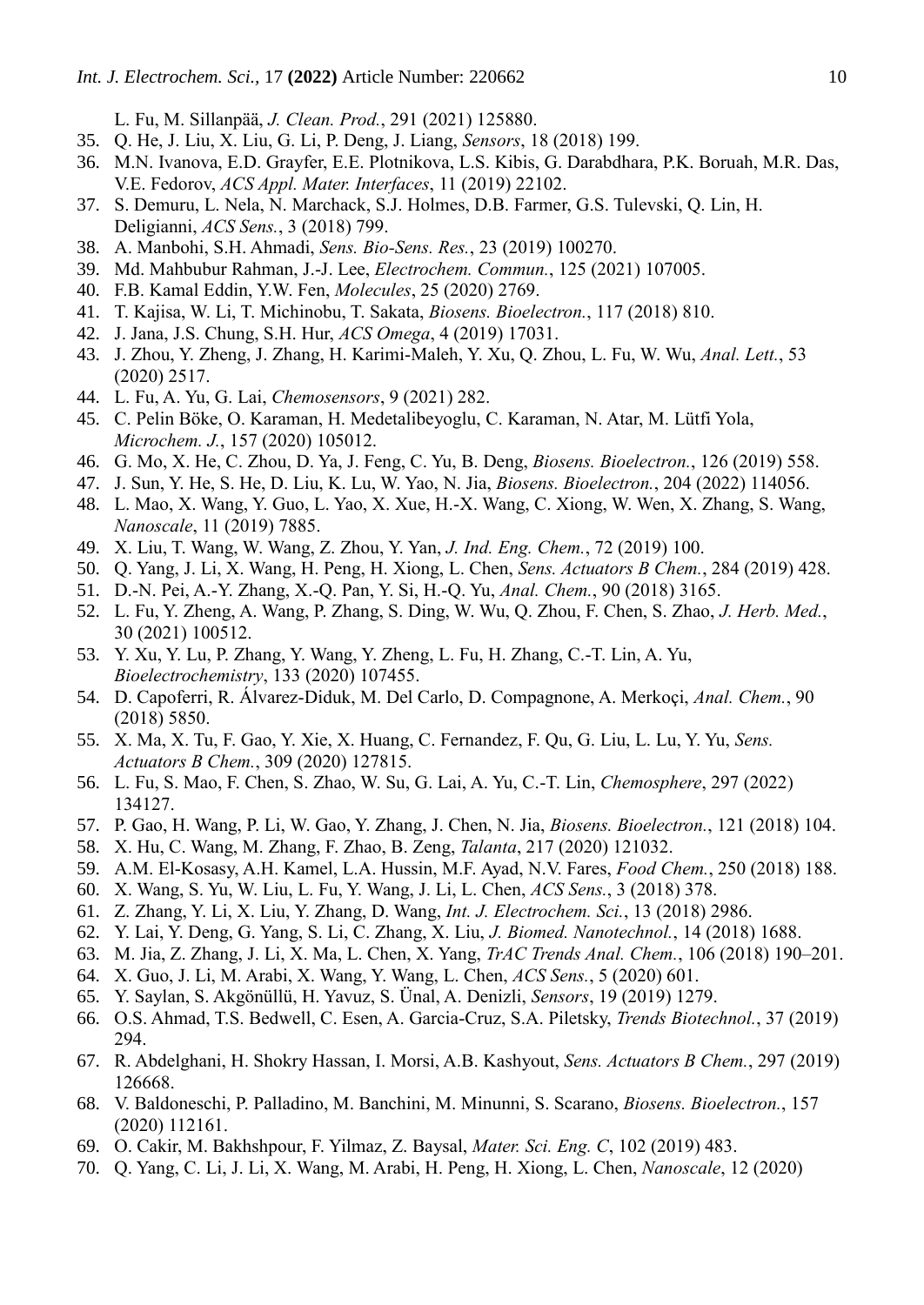6529.

- 71. J. Huang, Y. Wu, J. Cong, J. Luo, X. Liu, *Sens. Actuators B Chem.*, 259 (2018) 1.
- 72. J. Drzazgowska, B. Schmid, R.D. Süssmuth, Z. Altintas, *Anal. Chem.*, 92 (2020) 4798.
- 73. Q. Yang, J. Li, X. Wang, H. Xiong, L. Chen, *Anal. Chem.*, 91 (2019) 6561.
- 74. M. Sobiech, P. Bujak, P. Luliński, A. Pron, *Nanoscale*, 11 (2019) 12030.
- 75. Q. Wang, R. Xue, H. Guo, Y. Wei, W. Yang, *J. Electroanal. Chem.*, 817 (2018) 184.
- 76. J. Cai, T. Chen, Y. Xu, S. Wei, W. Huang, R. Liu, J. Liu, *Biosens. Bioelectron.*, 124–125 (2019) 15.
- 77. H. Shi, L. Fu, F. Chen, S. Zhao, G. Lai, *Environ. Res.*, 209 (2022) 112747.
- 78. L. Fu, X. Zhang, S. Ding, F. Chen, Y. Lv, H. Zhang, S. Zhao, *Curr. Pharm. Anal.*, 18 (2022) 4.
- 79. Q. He, T. Guan, Y. He, B. Lu, D. Li, X. Chen, G. Feng, S. Liu, Y. Ji, M. Xin, *Sens. Actuators B Chem.*, 271 (2018) 367.
- 80. Z. Li, H. Xu, D. Wu, J. Zhang, X. Liu, S. Gao, Y. Kong, *ACS Appl. Mater. Interfaces*, 11 (2018) 2840.
- 81. F.-R. Wang, G.-J. Lee, N. Haridharan, J.J. Wu, *Electrocatalysis*, 9 (2018) 1.
- 82. Z. Zhang, J. Liu, *Small*, 15 (2019) 1805246.
- 83. M. Komiyama, T. Mori, K. Ariga, *Bull. Chem. Soc. Jpn.*, 91 (2018) 1075.
- 84. N. Tarannum, S. Khatoon, B.B. Dzantiev, *Food Control*, 118 (2020) 107381.
- 85. D. Refaat, M.G. Aggour, A.A. Farghali, R. Mahajan, J.G. Wiklander, I.A. Nicholls, S.A. Piletsky, *Int. J. Mol. Sci.*, 20 (2019) 6304.
- 86. S.A. Zaidi, *Sens. Actuators B Chem.*, 265 (2018) 488.
- 87. K. Tang, S. Chen, X. Gu, H. Wang, J. Dai, J. Tang, *Anal. Chim. Acta*, 614 (2008) 112.
- 88. S. Sun, L. Chen, H. Shi, Y. Li, X. He, *J. Electroanal. Chem.*, 734 (2014) 18.
- 89. Y. Hu, Z. Zhang, H. Zhang, L. Luo, S. Yao, *Talanta*, 84 (2011) 305.
- 90. M. Zhong, Y. Teng, S. Pang, L. Yan, X. Kan, *Biosens. Bioelectron.*, 64 (2015) 212.
- 91. M. Zhong, Y. Teng, S. Pang, L. Yan, X. Kan, *Biosens. Bioelectron.*, 64 (2015) 212.
- 92. D. Wu, H. Li, X. Xue, H. Fan, Q. Xin, Q. Wei, *Anal. Methods*, 5 (2013) 1469–1473.
- 93. N. Ermiş, N. Tinkiliç, *Electroanalysis*, 33 (2021) 1491.
- 94. H.K. Kaya, S. Cinar, G. Altundal, Y. Bayramlı, C. Unaleroglu, F. Kuralay, *Sens. Actuators B Chem.*, 346 (2021) 130425.
- 95. X. Kan, H. Zhou, C. Li, A. Zhu, Z. Xing, Z. Zhao, *Electrochimica Acta*, 63 (2012) 69.
- 96. Z. Yang, X. Liu, Y. Wu, C. Zhang, *Sens. Actuators B Chem.*, 212 (2015) 457.
- 97. Y. Mao, Y. Bao, S. Gan, F. Li, L. Niu, *Biosens. Bioelectron.*, 28 (2011) 291.
- 98. B. Liu, H.T. Lian, J.F. Yin, X.Y. Sun, *Electrochimica Acta*, 75 (2012) 108.
- 99. Y. Zeng, Y. Zhou, L. Kong, T. Zhou, G. Shi, *Biosens. Bioelectron.*, 45 (2013) 25.
- 100. C. Xue, Q. Han, Y. Wang, J. Wu, T. Wen, R. Wang, J. Hong, X. Zhou, H. Jiang, *Biosens. Bioelectron.*, 49 (2013) 199.
- 101. D. Yu, Y. Zeng, Y. Qi, T. Zhou, G. Shi, *Biosens. Bioelectron.*, 38 (2012) 270.
- 102. X. Kan, Y. Zhao, Z. Geng, Z. Wang, J.-J. Zhu, *J. Phys. Chem. C*, 112 (2008) 4849.
- 103. D. Lakshmi, A. Bossi, M.J. Whitcombe, I. Chianella, S.A. Fowler, S. Subrahmanyam, E.V. Piletska, S.A. Piletsky, *Anal. Chem.*, 81 (2009) 3576.
- 104. N. Gao, Z. Xu, F. Wang, S. Dong, *Electroanalysis*, 19 (2007) 1655.
- 105. J. Li, J. Zhao, X. Wei, *Sens. Actuators B Chem.*, 140 (2009) 663.
- 106. X. Ma, F. Gao, R. Dai, G. Liu, Y. Zhang, L. Lu, Y. Yu, *Anal. Methods*, 12 (2020) 1845.
- 107. Y. Li, H. Song, L. Zhang, P. Zuo, B. Ye, J. Yao, W. Chen, *Biosens. Bioelectron.*, 78 (2016) 308.
- 108. Y. Song, J. Han, L. Xu, L. Miao, C. Peng, L. Wang, *Sens. Actuators B Chem.*, 298 (2019) 126949.
- 109. H.-H. Wang, X.-J. Chen, W.-T. Li, W.-H. Zhou, X.-C. Guo, W.-Y. Kang, D.-X. Kou, Z.-J. Zhou, Y.-N. Meng, Q.-W. Tian, S.-X. Wu, *Talanta*, 176 (2018) 573.
- 110. S. Hong, L.Y.S. Lee, M.-H. So, K.-Y. Wong, *Electroanalysis*, 25 (2013) 1085.
- 111. V.M.A. Mohanan, A.K. Kunnummal, V.M.N. Biju, *J. Mater. Sci.*, 53 (2018) 10627.